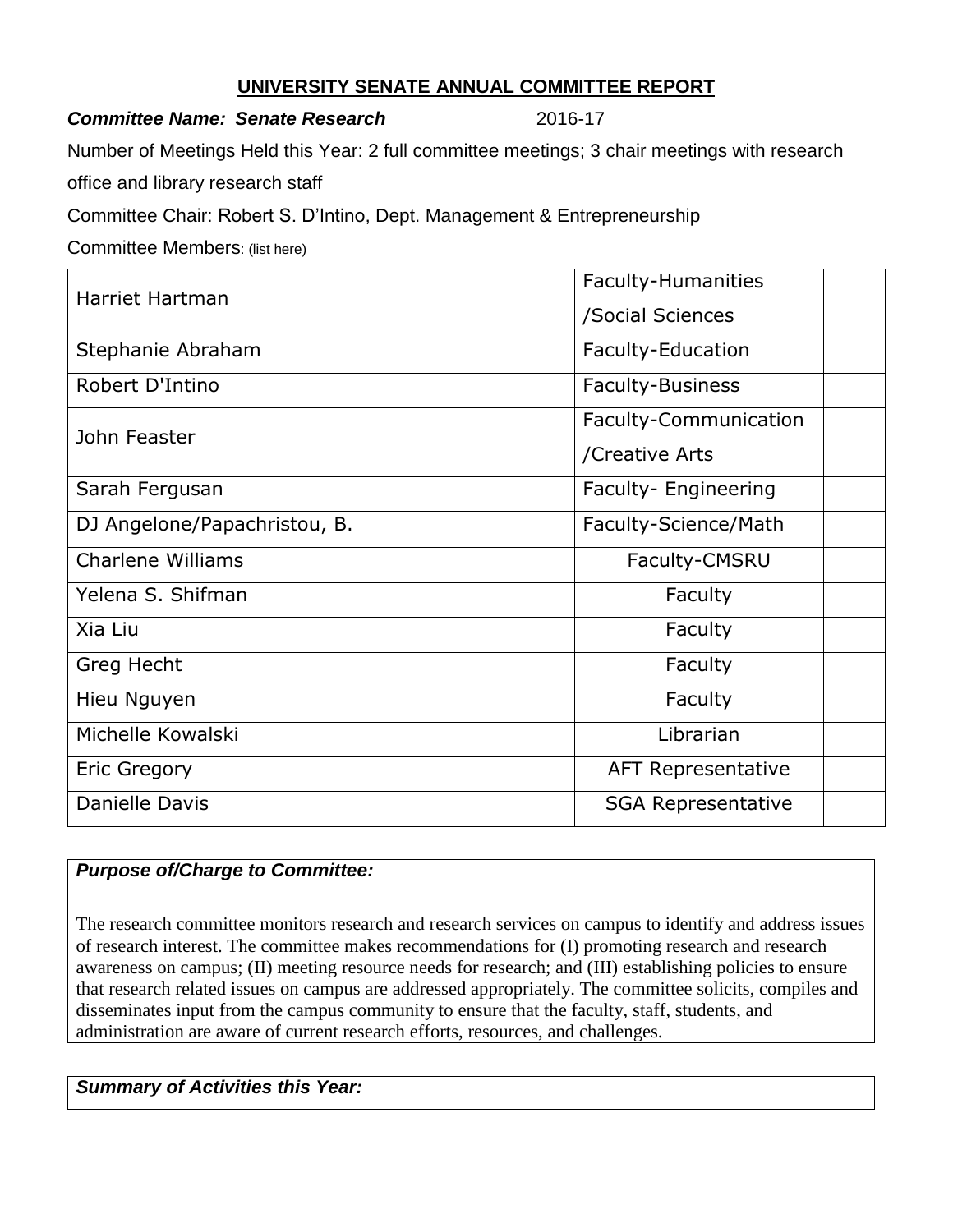Research committee members worked together and consulted with faculty and professional staff members from the Departments, Colleges, students, and the Office of Research throughout the academic year. The committee participated in the following activities:

**Discussion of Institutional Research Support** at Rowan University as a R3: The committee members worked to better understand the current state of faculty research support and resources.

# **Division of University Research**

- Proposal Development
- Sponsored Programs
- Research Compliance
- Graduate Research Services

**Status of Research Compliance Committees** was examined and discussed:

- Human Subjects *Institutional Review Board* (730 studies)
	- No violations, no complaints, program is compliant with all regulations
- Animals *Institutional Animal Care and Use Committee* (32 studies)
	- No violations, no complaints, program is compliant with all regulations
- Biological Safety *Institutional Biological Safety Committee* (56 studies)
	- No violations, no complaints, program is compliant with all regulations

**Basic Research Support** Issues were discussed with Office of Research personnel: Dr. Shreekanth Mandayam, Vice President for Research and Stephen Robishaw. Manager, Office of Proposal Development, and other research office professional staff.

Provided feedback on the **RU Seed Funding** proposal guidelines for 2016 with particular emphasis on deliverables of the proposals and improvements for the 2017 Seed Funding program. 26 Seed funding grant proposals were submitted in 2016. The committee recommended additional Rowan University notices go out for the 2017 Seed Funding program to increase faculty participation. We succeeded as there were a total of 40 Seed Funding submissions for 2017.

Provided feedback on the RU Seed Funding review guidelines with regard to the peer review process. The workload for the committee peer review process for 2017 increased due to the increased submissions total. Three reviews are scheduled per submission.

Reviewed **RU Seed Funding** application materials. Performed and completed the Seed Funding review process and provided reviews and feedback to the Office of Research. Final awards will be announced in May 2017.

-use additional pages if required

# -**do not include suggestions & recommendations with this report** - use **separate form** for

recording purposes